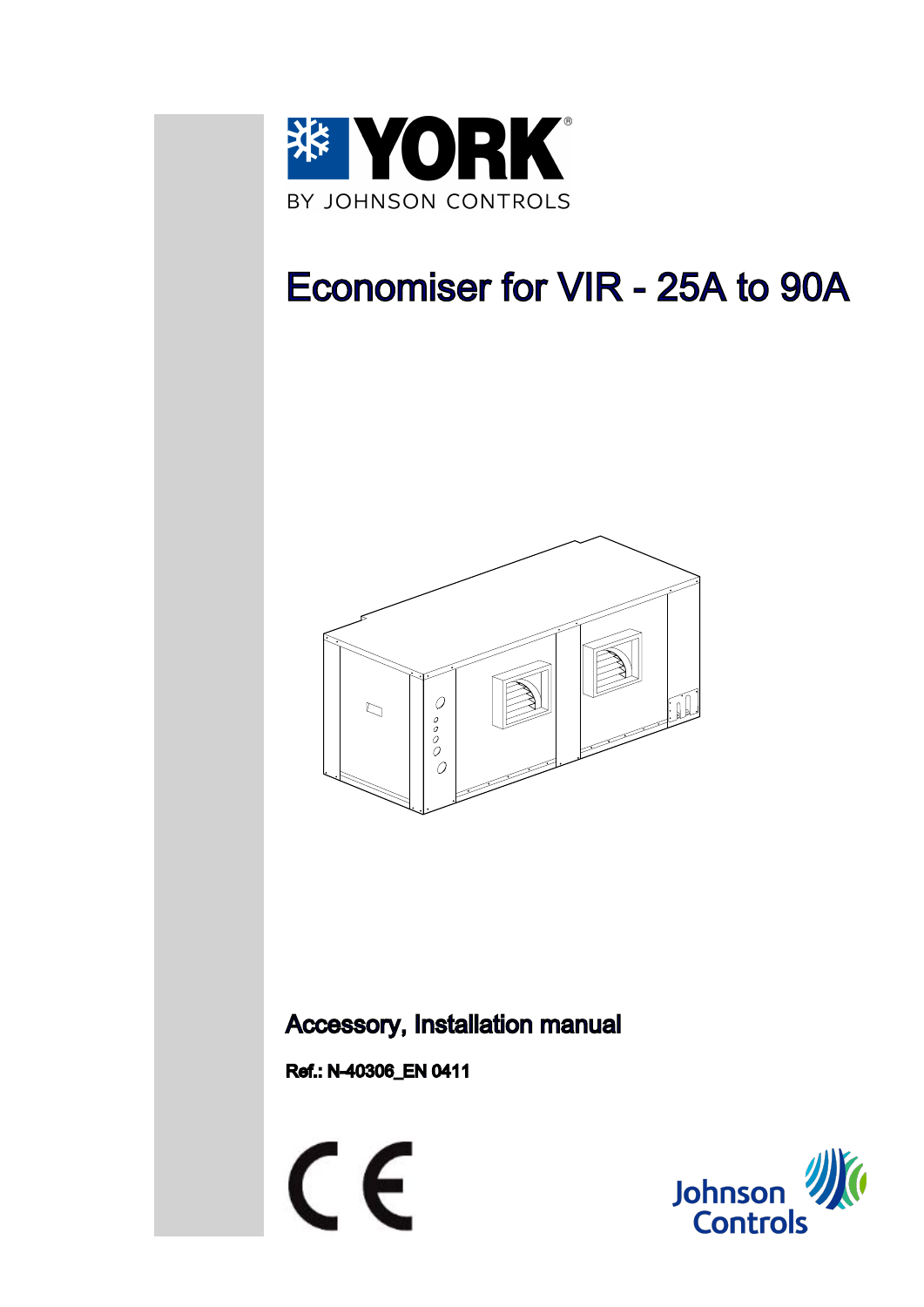

### Index

| $1 \quad \blacksquare$ |  |
|------------------------|--|
| 1.1                    |  |
| 1.2                    |  |
| 1.3                    |  |
| 1.4                    |  |
| 1.5                    |  |
| 1.6                    |  |
| 1.7                    |  |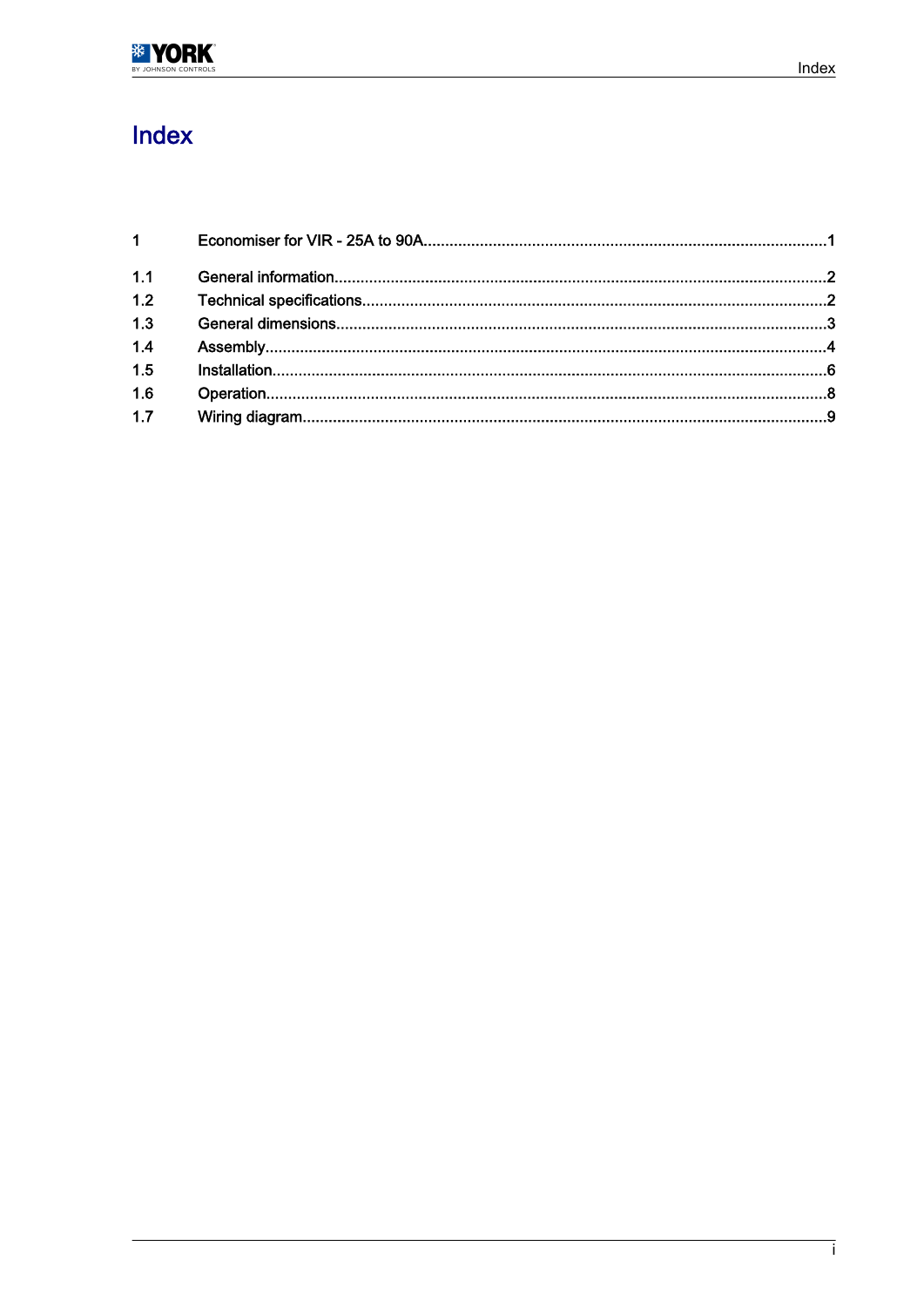1

# <span id="page-2-0"></span>Economiser for VIR - 25A to 90A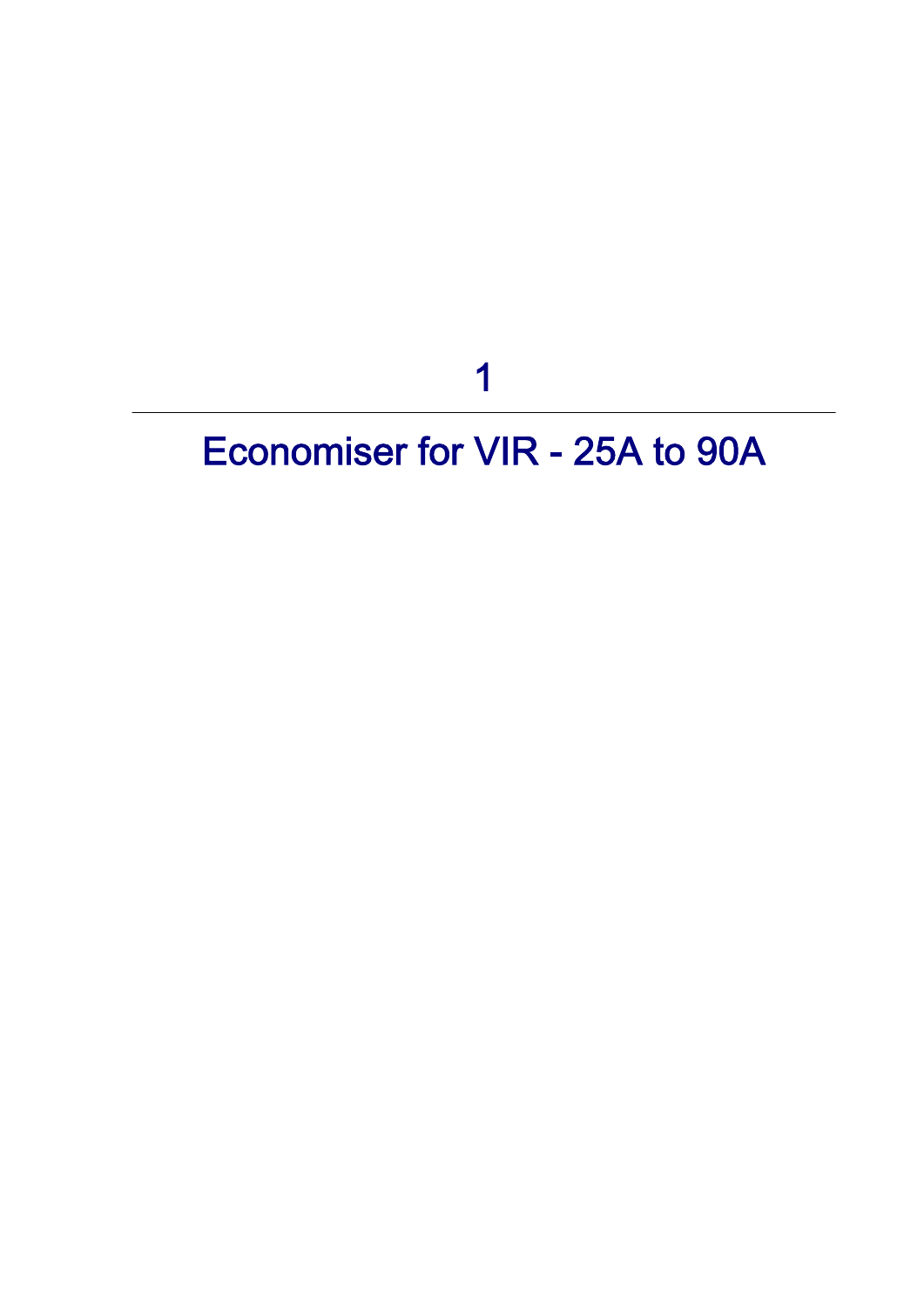

### <span id="page-3-0"></span>1.1 General information

These instructions provide all the necessary information for correct on-site installation of the economiser dampers.

The economiser is located in the return section of the VIR indoor unit.

The control board, the cables and all the material for the installation are supplied with this accessory.

### 1.2 Technical specifications

This accessory includes the return and fresh air dampers, the actuator motor with modulating return spring for temperature control.

The accessory is formed by:

- Damper assembly, with motor for fresh air.
- Damper assembly, with motor for return air.
- Control board, plastic separators and protective cover.
- Temperature sensors for return, fresh and supply air.
- Cable assembly prepared to connect the unit wiring.
- Panel and support assembly.
- Nuts and bolts and bushing for assembly.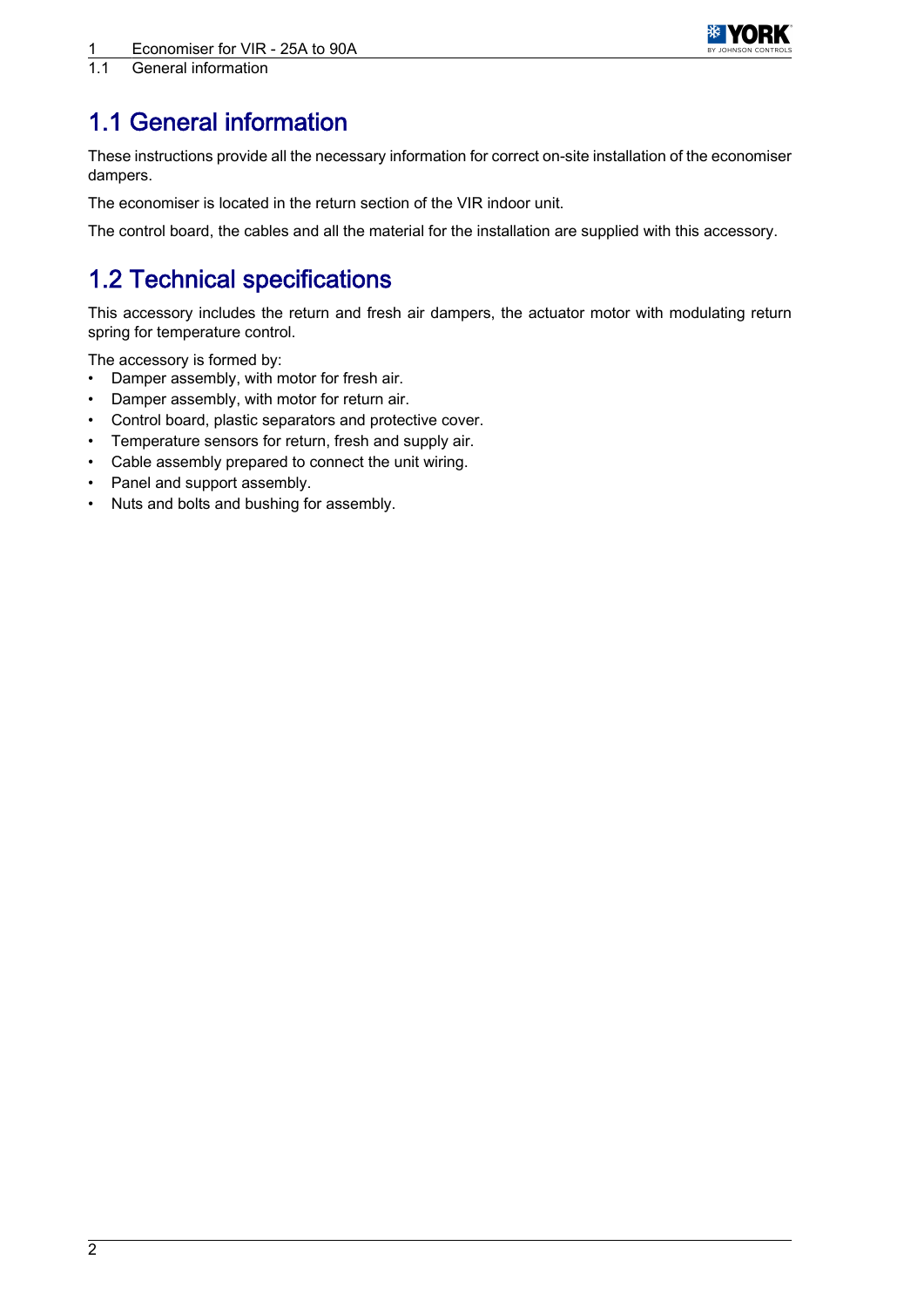<span id="page-4-0"></span>

### 1.3 General dimensions



| Model                | Weight<br>[kg] | А   | в   | С    | D   | E   |     | G   | н                |     |      |     |     | М   | N  | O  |
|----------------------|----------------|-----|-----|------|-----|-----|-----|-----|------------------|-----|------|-----|-----|-----|----|----|
| <b>VIR 25A</b>       | 54             | 729 | 566 | 1109 | 408 | 159 | 162 | 95  | 63               | 205 | 699  | 140 | 130 | 605 | 40 | 55 |
| <b>VIR 40A</b>       | 69             | 729 | 639 | 1352 | 408 | 159 | 162 | 131 | 100 <sub>1</sub> | 227 | 898  | 212 | 196 | 605 | 40 | 55 |
| <b>VIR 45A / 60A</b> | 78             | 809 | 739 | 1935 | 508 | 164 | 137 | 101 | 130              | 218 | 1499 | 213 | 112 | 685 | 40 | 55 |
| <b>VIR 75A / 90A</b> | 90             | 729 | 812 | 2205 | 508 | 79  | 142 | 138 | 166              | 228 | 1724 | 260 | 202 | 605 | 40 | 55 |

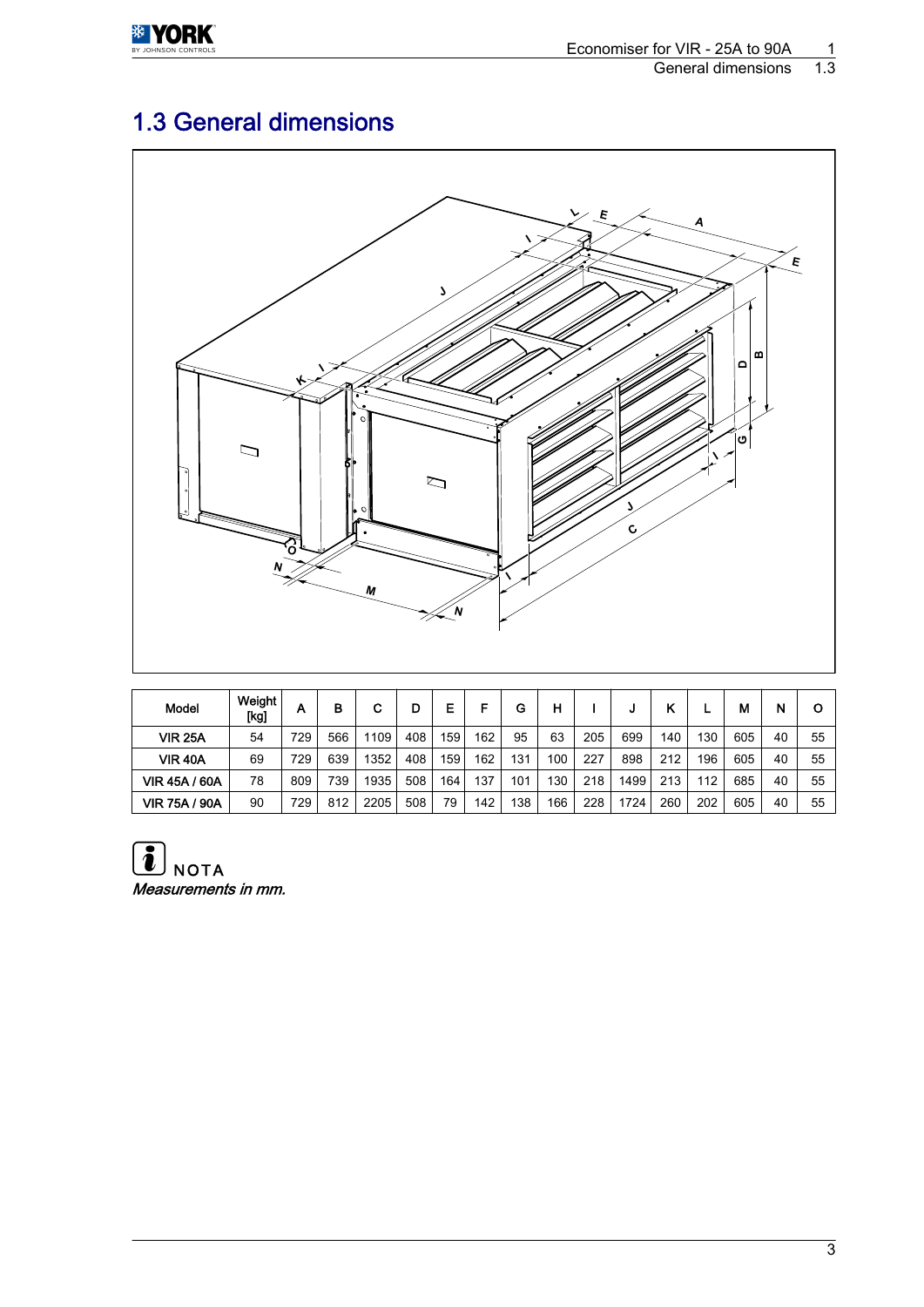

<span id="page-5-0"></span>Assembly

### 1.4 Assembly

There are two ways of assembling the economiser, depending on the fresh air duct:

- Upper duct (standard configuration)
- Lower duct

#### Upper duct (standard configuration)

- 1. Place the fresh air damper at the top.
- 2. The economiser unit should face the frame of the filter on the corresponding VIR unit.
- 3. Remove the side panels ‑2-.
- 4. Use the bolts ‑1-, nuts and washers supplied for fixture.
- 5. Refit the side panels ‑2-.



- 1. Bolts, nuts and washers A. Fresh air
- 
- 2. Side panels B. Return air
	-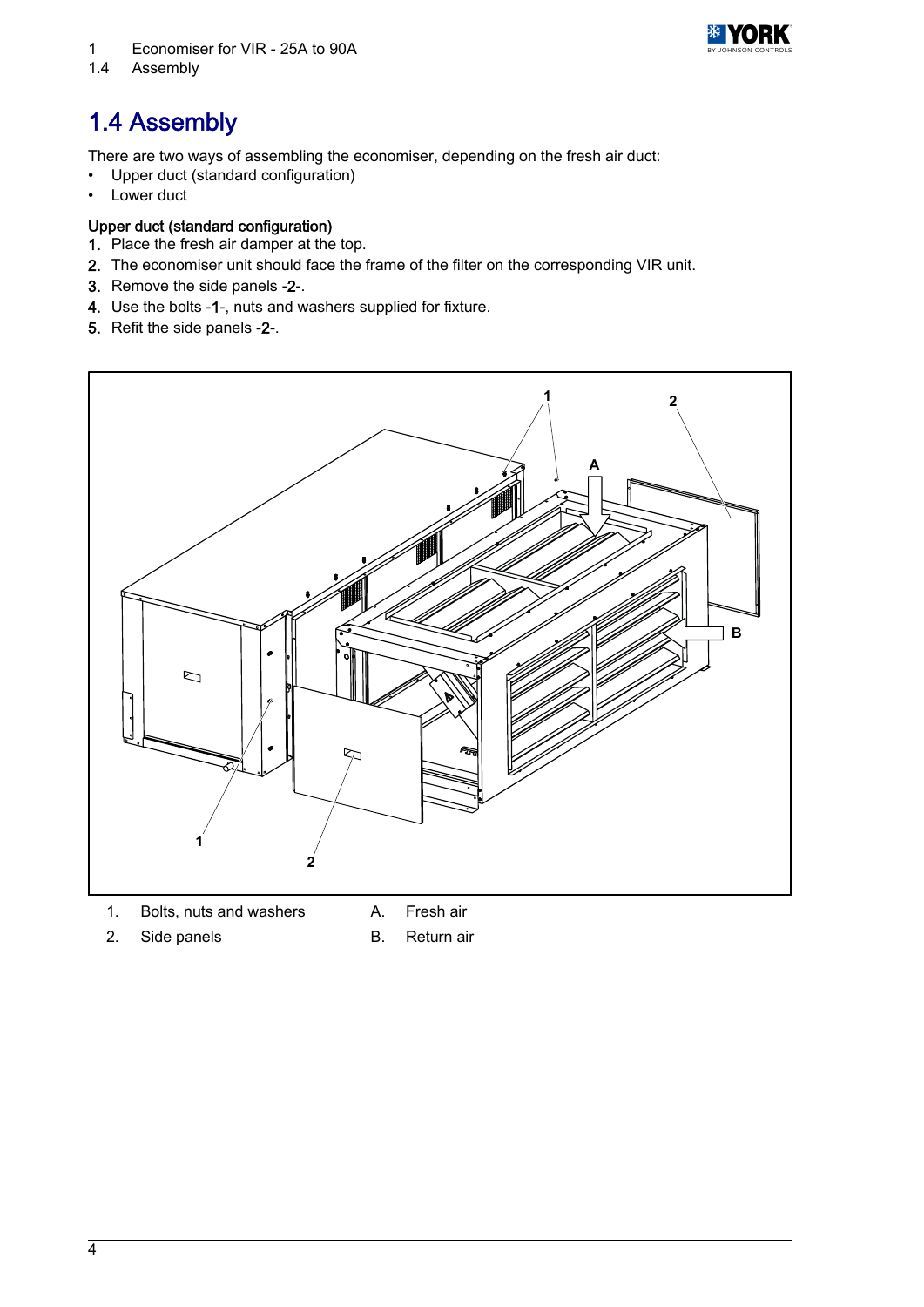

## **YORK**

#### Assembly 1.4

#### Lower duct

- 1. Remove the supports ‑3- from the economiser and fit them on the opposite part.
- 2. Turn the unit around fully.
- 3. The economiser unit should face the frame of the filter on the corresponding VIR unit.
- 4. Remove the side panels ‑2-.
- 5. Use the bolts ‑1-, nuts and washers supplied for fixture.
- 6. Refit the side panels ‑2-.



- 
- 3. Support A. Fresh air
	- B. Return air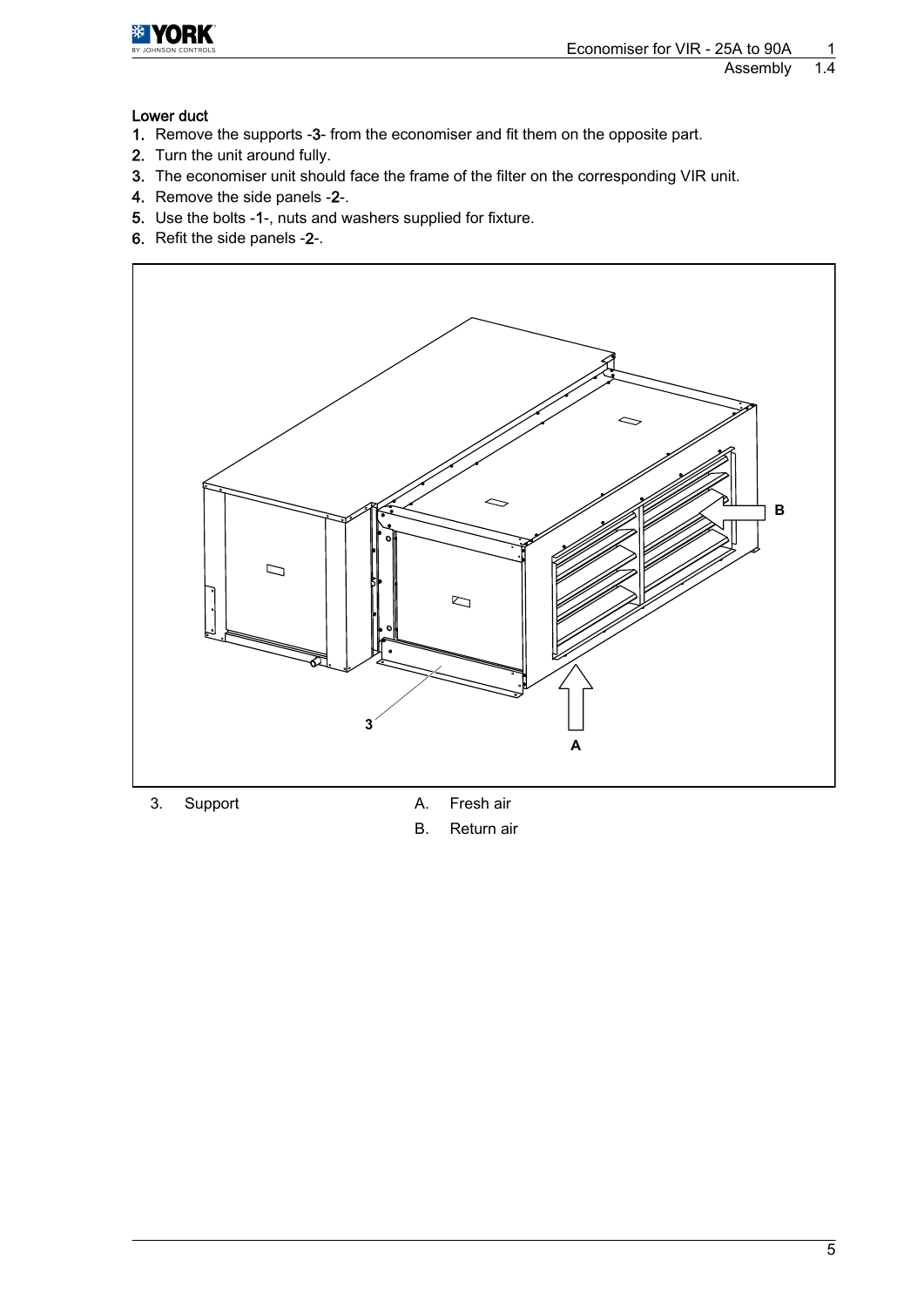

<span id="page-7-0"></span>1.5 Installation

### 1.5 Installation

Disconnect the power supply to the unit using the main switch -Q1-.

Before installing the economiser, you must know how the fresh air duct will be connected on site.

Install the economiser as described below:

#### Fit the fresh air inlet

Fit the fresh air inlet according to Section [Assembly](#page-5-0), ver pág. 4.

#### Damper position

The position of the damper on standby is:

Check the position of the dampers.

- Fresh air inlet damper, closed.
- Return air inlet damper, open.

#### Connection of the economiser control board wires.

- Connect the economiser cable wires as indicated in *[Wiring diagram](#page-10-0), ver pág. 9* :
- Power wires (J17, 580 and 581)
- Accessory communication wire (J16 and 700)
- Motor wire (R-red, C-black, 0-10 V-grey)
- Return air probe (J13-black)
- Fresh air probe (J3-white)
- Discharge probe (J16-yellow)

#### Installation of the return, fresh and discharge air temperature sensors 1 m. from the mouth of the duct connected to the machine

Pass the return, fresh and discharge air temperature sensors -A- through the plastic bushing and fit the supports ‑B- for the sensors to the return/fresh air separating panel -C-, one on each side with its corresponding probe, using the screws ‑E- and the ties ‑D-.



#### Installation of the enthalpy probe, Ref. C7400A (Option not applicable)

The enthalpy probes cannot be installed with the economiser of VIR units.

#### Position selection of the Jumper J19, J20 and ENTHALP

- Jumper J19, open by default: economiser operating. if closed, motorised damper operating.
- Jumper J20, open by default: outside damper closed with high temperature-smoke alarm. If closed, selection of the fresh air damper open with high temperature-smoke alarm.
- Jumper ENTALP, S2, open by default: selection of operating without enthalpy probes.

#### Configuration of the economiser control board and minimum opening adjustment

Once the accessory and all necessary parts are installed, connect the electricity power supply to the unit.

Check that the green LED (V1) on the economiser control board (A4) remains lit.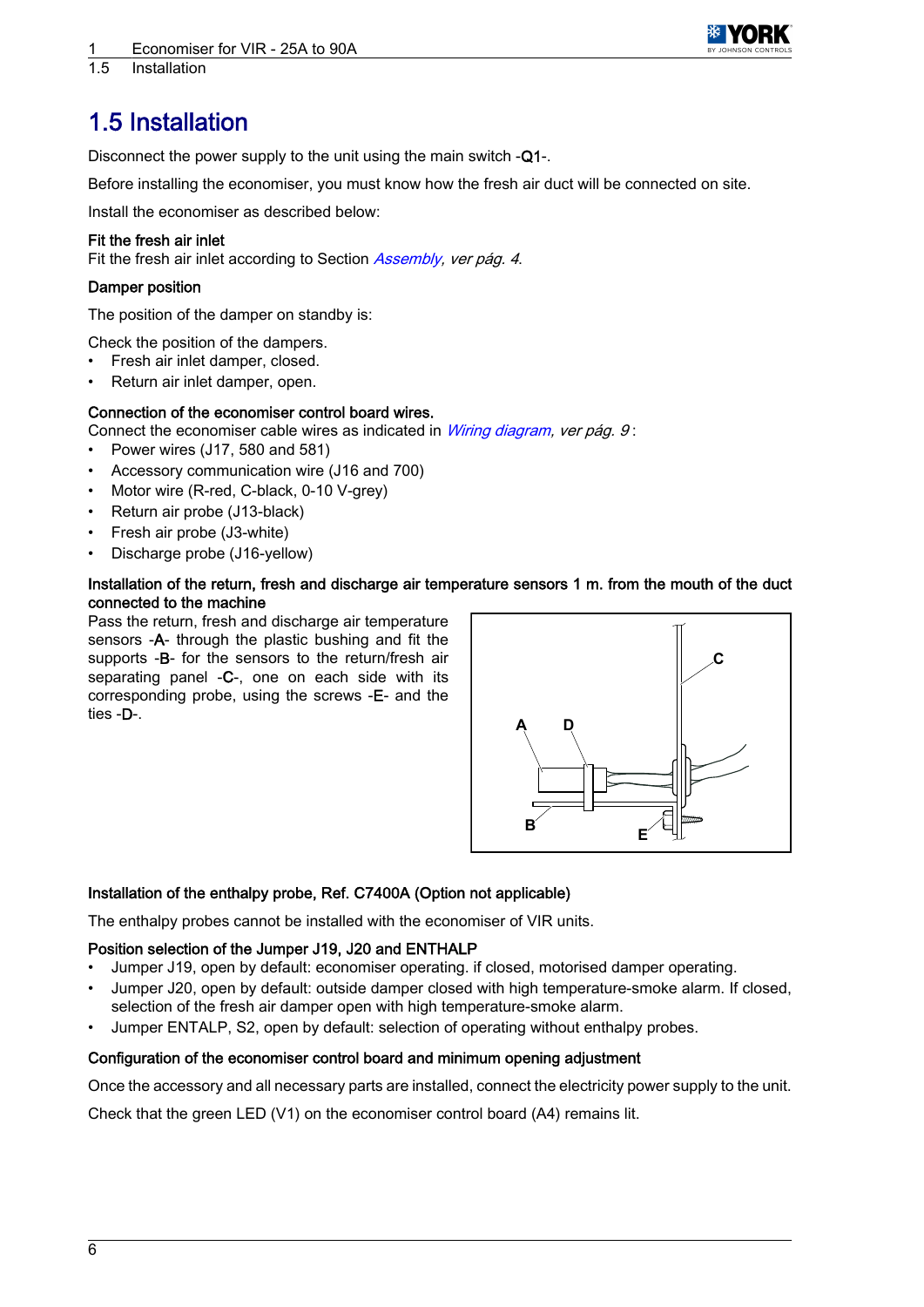

To search and configure accessories, press the test button on the YKN2open board (A1) located in the outdoor unit VCH for more than three seconds until the red LED lights up. When the search and configuration process starts, the red LED on the board will light up and will remain on until the operation is completed. Once it has switched off, check that the green LED (V1) on the economiser board is flashing to indicate that the accessory has been configured.

The potentiometer P1 on the economiser board allows for the damper to be modulated by hand to check its correct working order. The damper will return to its operating position after 30 seconds.

Whenever the indoor fan is activated, the damper will be open by a certain percentage to renew the air in the room. The factory-set default value is 10%. This minimum percentage can be set using potentiometer P1 or via the communications network. To set it using the potentiometer, set it until the minimum opening required is obtained and then press configuration button SW1 for three seconds to save the value.

| I ED           | <b>Status</b> | Indication                   |
|----------------|---------------|------------------------------|
| V1             | Off           | The board is not connected   |
| V <sub>1</sub> | On            | The board is not operational |
| V <sub>1</sub> | Flashing      | Normal operations            |
| V2             | Ωn            | Favourable condition         |



### Air quality probe (optional)

### PRECAUCIÓN

Loose wires can cause overheating of terminals or incorrect operation of the unit. Fire hazards may also exist. Therefore, make sure all cables are connected firmly.

The air quality probe has a VOC (volatile organic compounds) sensor that compares their concentrations in the air with the setting selected on the probe. Where the value is higher than the setting, the probe triggers output Y1 using a relay.

The 230 Vac output signal between Y1 and N is connected to the 230 Vac to 5 Vdc conversion board. This board is fitted alongside the economiser control board. The 5 Vdc signal wire must be connected when J18 is connected on the economiser board.

Where the temperature in the room is the same as the set temperature and there is an air quality request signal, the damper is opened to the programmed renewal minimum and the indoor fan starts up. The damper then opens further, bearing in mind the maximum (30 °C) and minimum (12 °C) supply temperatures.

If the air quality request signals disappears or the thermostat requests cold or heat, the damper returns to the renewal minimum.

Where there is no request from the thermostat and the indoor fan is in automatic mode, the fan will stop and the dampers will close.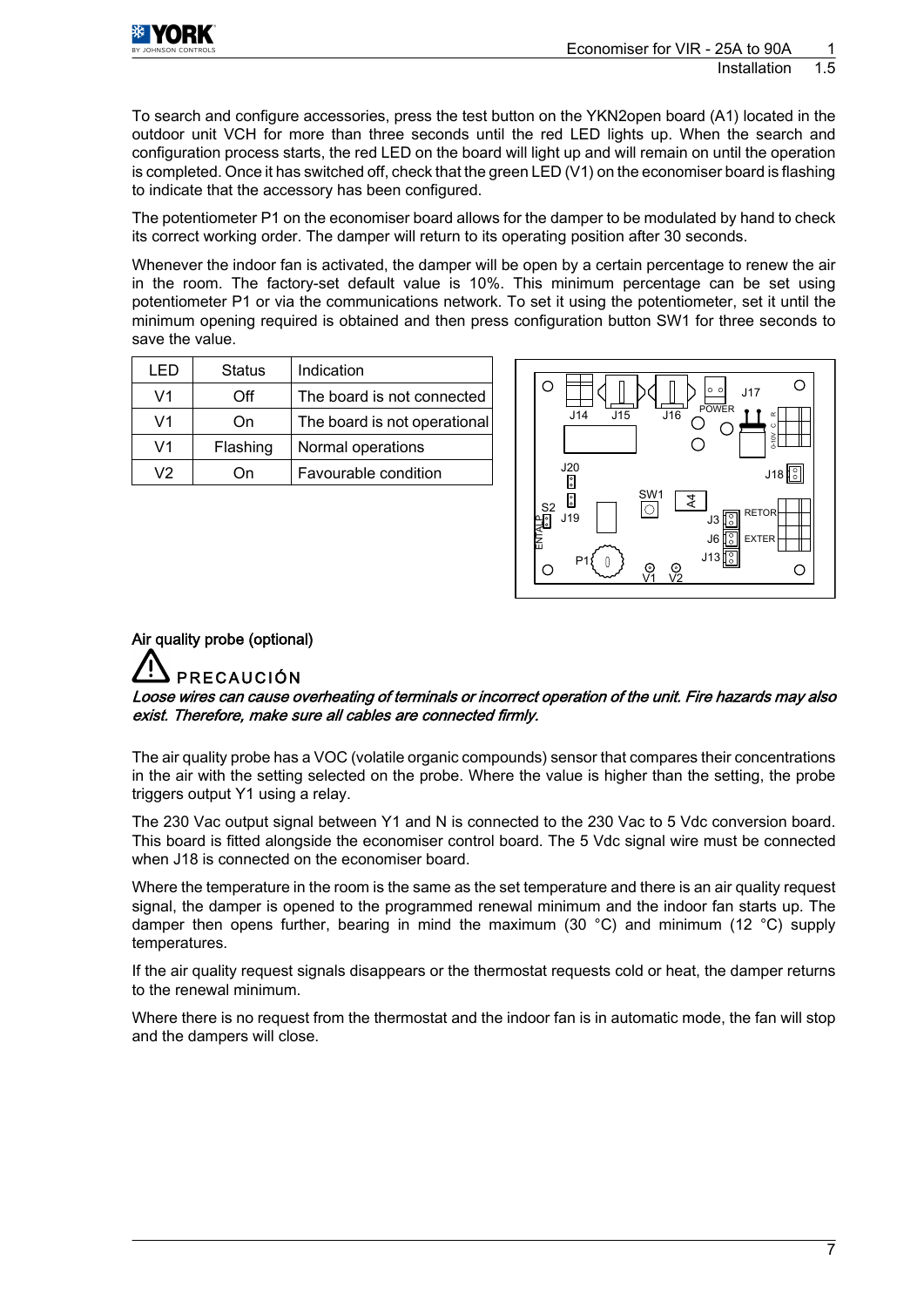

- <span id="page-9-0"></span>
- A. Connection terminals B. Air quality level selection
- C. VOC sensor

Three air quality levels can be selected on the probe according to the bridge positions:

- 0: Normal, default position.
- -: Acceptable.
- +: Very good.



### 1.6 Operation

Allows for cold to be generated by modulating the outdoor air inlet damper.

If the conditions are favourable, the yellow LED V2 will be lit up and the damper will be modulated to ensure the supply temperature is 12 °C.

#### Favourable conditions.

• Temperature mode. Favourable conditions in temperature mode are when the outside temperature is below 20 °C and, in turn, below the return temperature.

The yellow LED on the board will be switched off when conditions are not favourable. Whenever the inside fan is activated, the outside damper will be open by a certain percentage to renew the air in the room (10% by default, adjustable value).

In the winter cycle, if the thermostat requests heat and no heat stage can be enabled, e.g. due to a fault, the damper will remain closed with the inside fan activated.

Where a fault is detected on the indoor fan by the YKN2 Open board, the fresh air damper is fully closed.